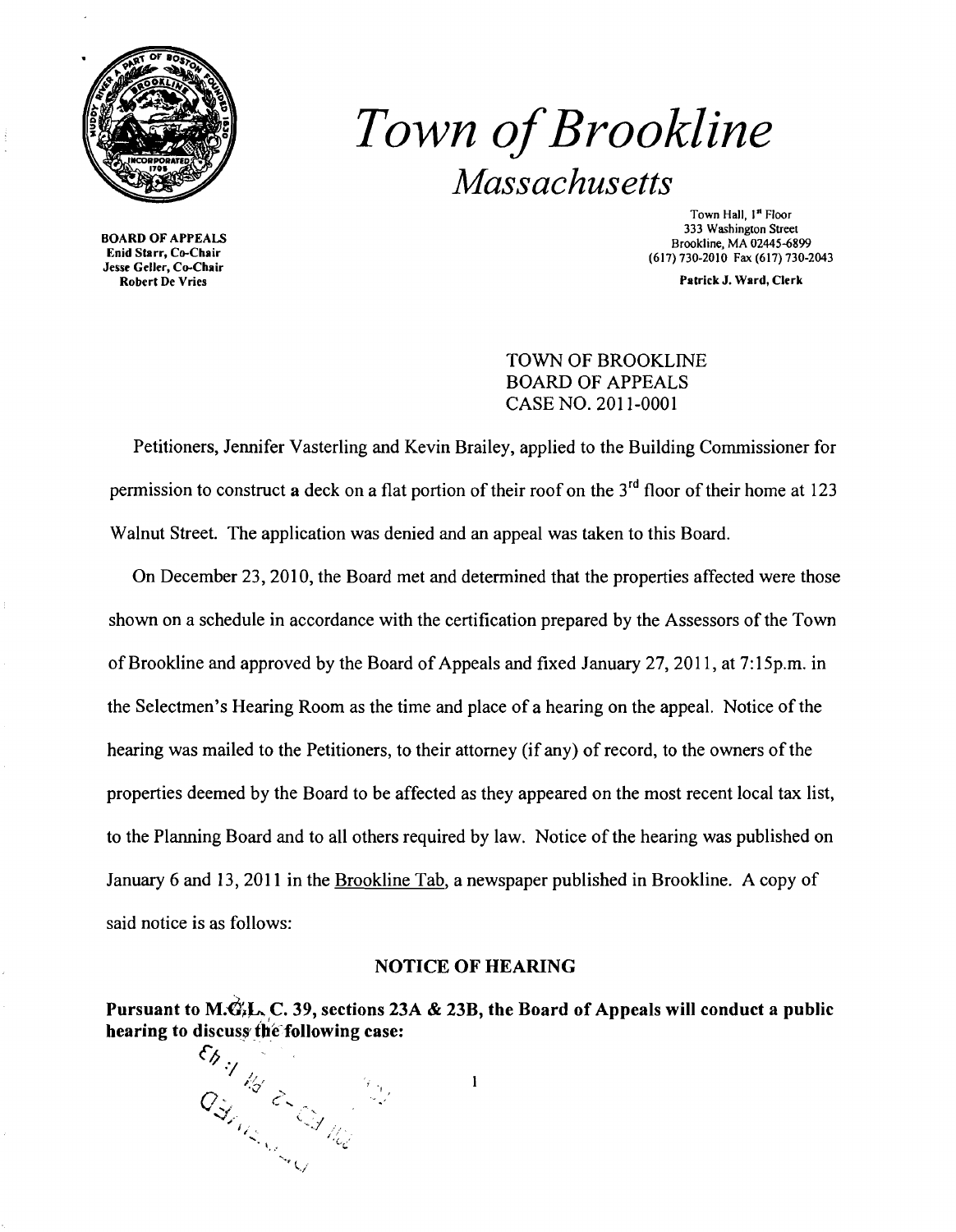·Petitioner: Jennifer Vasterling & Kevin Brailey Owner: Jennifer Vasterling & Kevin Brailey Location of Premises: 123 Walnut Street Date of Hearing: January 27,2011 Time of Hearing: 7:15 PM Place of Hearing: Selectmen's Hearing Room, 6th. floor

A public hearing will be held for a variance and/or special permit from:

- 1. 5.43; Exceptions to Yard and Setback regulations, special permit required.
- 2. 5.60; Side Yard Requirements, variance required.
- 3. 5.70; Rear Yard Requirements, variance required.
- 4. 8.02.2; Alteration or Extension, special permit required.

Of the Zoning By-Law to construct a deck on the roof at 123 Walnut Street.

Said premise located in a T-5 (two family and attached single-family) residence district.

*Hearings, once opened, may be continued by the Chair to a date and time certain. No further notice will be mailed to abutters or advertised in the TAB. Questions regarding whether a hearing has been continued, or the date and time ofany hearing may be directed to the Zoning Administrator at* 617-734-2134 *or check meeting calendar at:http://calendars.town.brookline.ma.us/MasterTownCalandar/?FormID=158.* 

The Town of Brookline does not discriminate on the basis of disability in admission to, access to, *or operations ofits programs, services or activities. Individuals who need auxiliary aids for effective communication in programs and services of the Town of Brookline are invited to make their needs known to the ADA Coordinator, Stephen Bressler, Town of Brookline, 11 Pierce Street, Brookline, MA 02445. Telephone:* (617) *730-2330; TDD* (617) *730-2327.* 

## Enid Starr Jesse Geller Robert De Vries

At the time and place specified in the notice, this Board held a public hearing. Present at the

hearing was Chairman, Enid Starr and Board Members, Jesse Geller and Mark Zuroff. The

Petitioner, Jennifer Vasterling, presented her case before the Board.

Ms. Vasterling said that when they purchased the property about a year ago, they found plans

for a deck similar to the proposal before the Board. She said that in December 2009 that design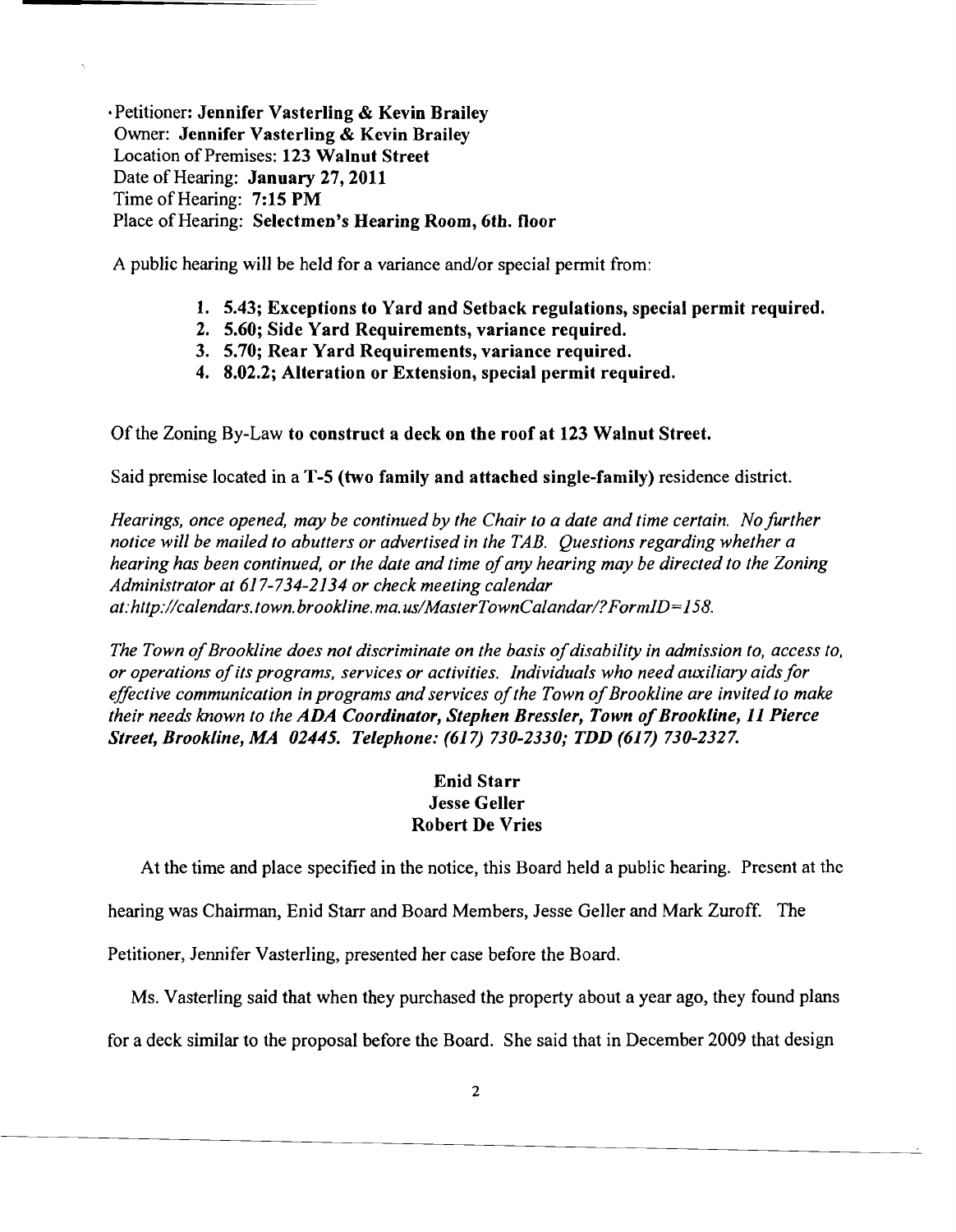·was approved by the Preservation Commission. She said that with minor modifications the Preservation Commission approved the current proposal on October 18, 2010.

Ms. Vasterling reported that her unit is one of two condominiums located at 123 Walnut Street. She said that it is a modest two family Queen Anne wood frame structure in the Pill Hill Local Historic District. It was constructed circa 1884 as a double house by Patrick Bowen, a carriage smith whose business was located on Boylston Street. The lot to the rear, which is at a much lower grade, fronts on Boylston Street, and is used as a parking lot for the adjacent residential and commercial uses; therefore, the rear deck on the subject house will be visible only from Boylston Street.

Ms. Vasterling said the she and her husband, Kevin Brailey, are proposing to construct a deck on a flat portion of the roof on the  $3<sup>rd</sup>$  floor north elevation (rear), facing Boylston Street. The deck, approximately 8' by 24', will be made out of ipe wood and have a three foot high black steel railing, with a gate leading to the existing fire escape. She said that the Preservation Commission approved a modification to the railing design to add a cross element on the top portion.

Ms. Vasterling said that they needed setback relief because the proposed deck infringed upon both the side and rear setback. She opined that this relief could be granted by special permit under Section 5.43 of the Zoning By-Law. Also, she said that since the home is pre-existing, non-conforming, relief was required under Section 8.02.2 as well. Since 5.43 requires counterbalancing amenities, she said that they propose to add planters to the deck.

The Chairman asked whether anyone in attendance wished to speak in favor or against the proposal. No one rose to speak

3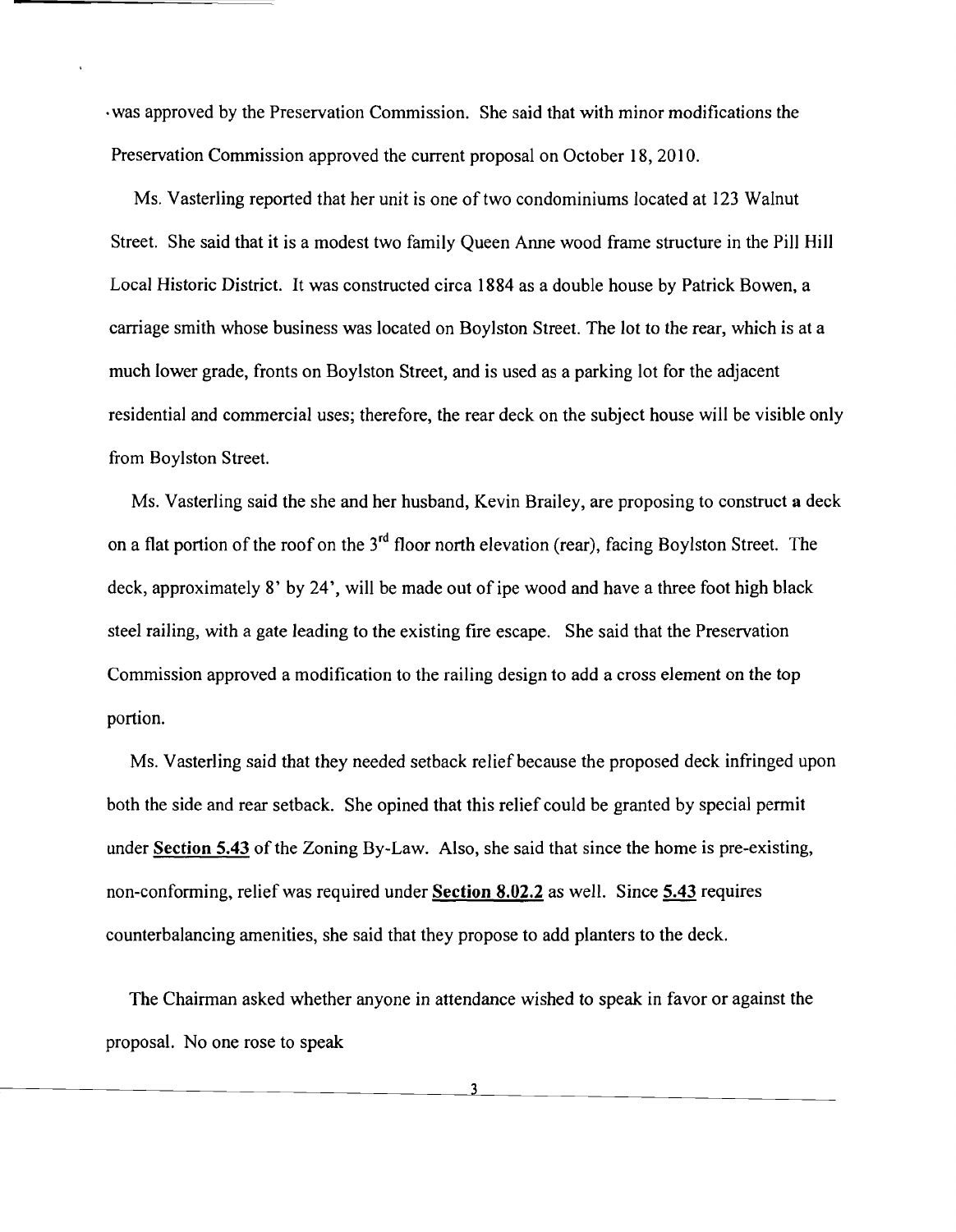Polly Selkoe, Assistant Director for Regulatory Planning, delivered the findings of the

Planning Board.

## Section 5.60 – Side Yard Setback Requirements Section 5.70 – Rear Yard Setback Requirements

| <b>Roof Deck</b> | <b>Required</b> | Proposed | <b>Finding</b>       |
|------------------|-----------------|----------|----------------------|
| Side Yard        | 10 feet         | 7.8'     | Var./Special Permit* |
| Rear Yard        | 30 feet         | 20' avg. | Var./Special Permit* |

\*Under Section 5.43, the Board of Appeals may waive yard and setback requirements if counterbalancing amenities are provided. The applicant is proposing to install landscaping.

#### Section  $8.02.2$  – Alteration or Extension

A special permit is required to alter a nonconforming structure.

Ms. Selkoe reported that the Planning Board supported the owner's request to construct a roof deck on a flat portion of the rear roof, facing Boylston Street. The deck should have minimal impact to the side abutters and the rear lot, which has access from Boylston Street, is used as a parking lot. Since the building is located in a local historic district, the Preservation Commission has already reviewed and approved the design of the deck with a minor modification to the railing. To satisfy the required counterbalancing amenity for the special pennits, the applicant will install landscaping. Therefore, the Planning Board recommended approval of the plans, prepared by Timothy Burke Architecture and dated 17, September 2010, subject to the following conditions:

- 1. Prior to issuance of a building permit, final elevations shall be submitted to the Preservation Commission for review and approval, with a copy of the approved plans forwarded to the Planning Division.
- 2. Prior to issuance of a building permit, a final landscaping plan, indicating all counterbalancing amenities, shall be submitted to the Assistant Director for Regulatory Planning for review and approval.
- 3. Prior to issuance of a building permit, the applicant shall submit to the Building Commissioner to ensure confonnance to the Board of Appeals decision: 1) a final site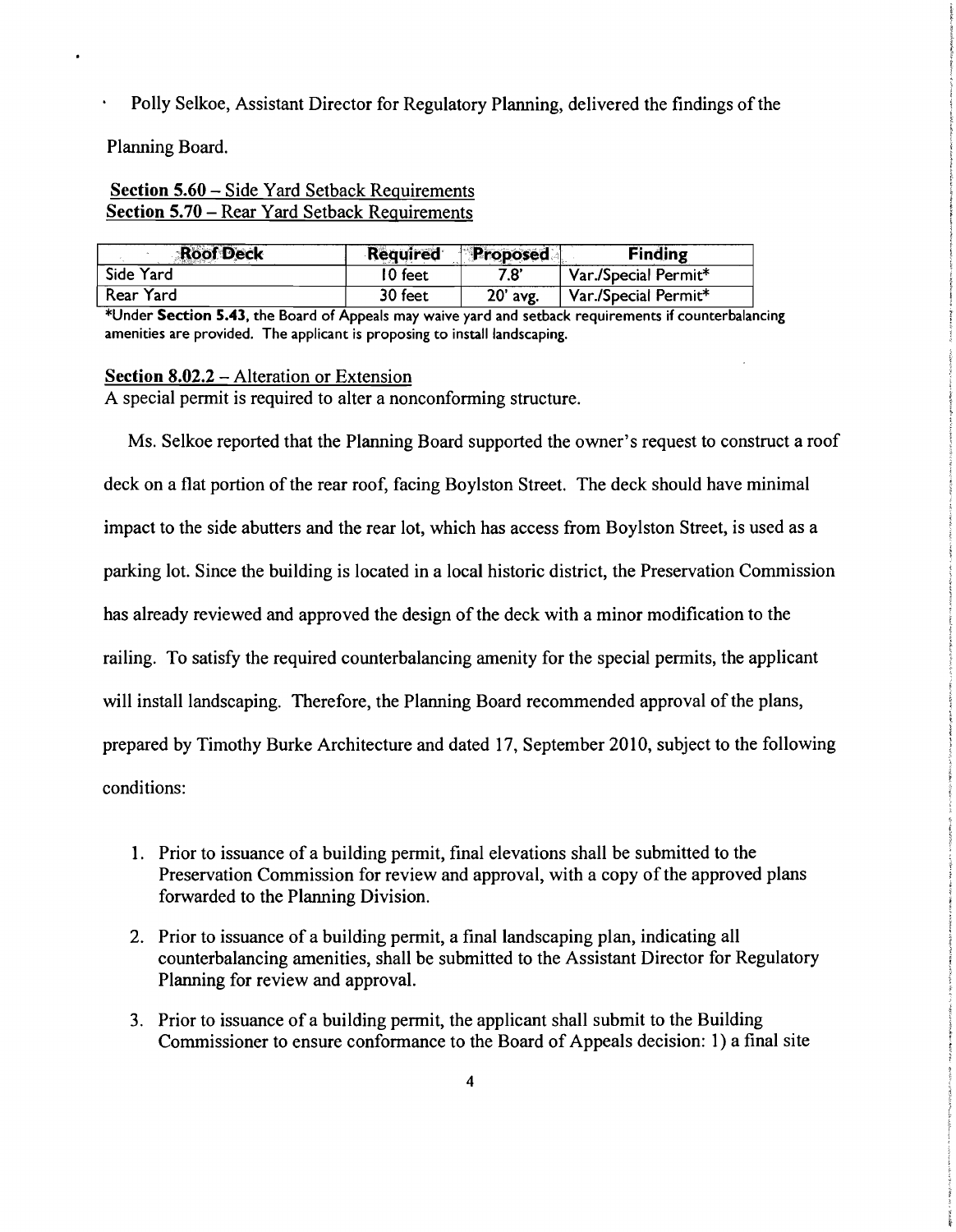plan, stamped and signed by a registered land surveyor or engineer; 2) final building elevations, stamped and signed by a registered architect; and 3) evidence the Board of Appeals decision has been recorded at the Registry of Deeds.

The Chairman then called upon Michael Shepard, Building Commissioner, to deliver the comments of the Building Department. Mr. Shepard stated that addition appeared well designed and the Building Department supported the requested relief as well as the conditions recommended by the Planning Board.

During deliberations, Board Member Zuroff noted that the neighbors were in support of the proposal and he was inclined to grant the requested relief. After clarification regarding the counterbalancing amenities, Board Member Geller said the he was also was in favor of granting the requested relief for the proposal.

The Board, having deliberated on this matter and having considered the foregoing testimony, concludes that all the requested relief could be granted by special permit. The Board found that that the petitioner has satisfied the requirements necessary for relief under Sections 5.43, 8.02.2, and **9.05** of the Zoning By-Law and made the following specific findings pursuant to Section 9.05 of the Zoning By-Law:

- a. The specific site is an appropriate location for such a use, structure, or condition.
- b. The use as developed will not adversely affect the neighborhood.
- c. There will be no nuisance or serious hazard to vehicles or pedestrians.
- d. Adequate and appropriate facilities will be provided for the proper operation of the proposed use.

Accordingly, the Board voted unanimously to grant the requested relief subject to the following conditions: